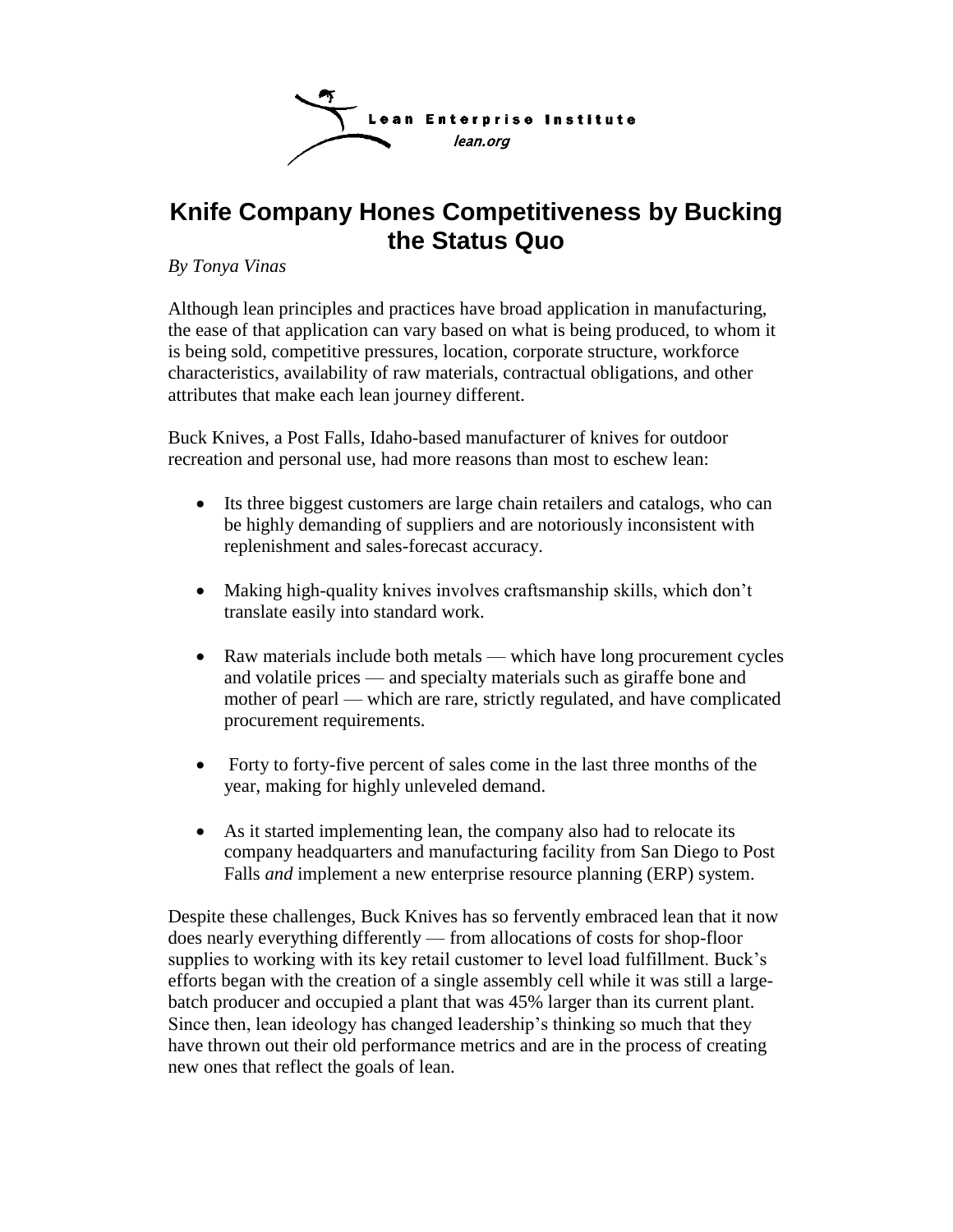

## **Becoming Lean to Survive**

Several factors led Buck leadership to determine in 2001 that the company had to drastically change if it wanted to keep manufacturing in the United States. The cost of doing business had risen dramatically in California, Buck's home since the 1940s. Additionally, a sudden and unexpected sales drop of a key product and the recession that followed the 9-11 terrorist attacks led to three unprofitable years. Simultaneously, competitors in China were becoming better at manufacturing quality knives, and Buck managers calculated a 30% cost differential between their company and its overseas competitors.

"The business reason for launching lean was survival," said CEO C.J. Buck, a descendent of company founders. "Tweaking was not going to keep up with the bleeding."

The company created a five-year plan to reduce costs by at least 30% that included three key elements: moving to a state with lower energy, labor, and regulatory costs; buying a new ERP system; and creating a lean-oriented culture. The first two goals had long-term timeframes, but the company started on lean right away. They employed consultants, sent a group of 25 employees for off-site lean training, and began targeting production for improvement. At the time Buck operated with a mass-production model with disconnected functional areas. Finished-goods and WIP were everywhere.

―At any time, one of the production areas easily had two-to-three months of inventory," said William Keys, director of lean manufacturing. "Five batches here, 10 batches there. And a batch ranged anywhere from 25 to 50 knives. We literally had thousands of knives in WIP inventory."

Their first step was to convert from mass production to assembly cells. Keys said the first cell was created during the initial lean training and was successful. Leaders started with one group, and then that group trained another group and helped them to convert into a cell. This continued over several months until most of the production floor had been converted. By this time, the company began focusing more on its out-of-state move and devoted less time to expanding lean principles to other areas of the company. The cells continued to function successfully, and the company would occasionally hold teaching events. Although managers had much to do related to the relocation, lean thinking continued to influence their decisions.

| <b>Buck Knives Box Score</b> |                             |
|------------------------------|-----------------------------|
| Manufacturing costs          | $\downarrow$ 30%            |
| Work in process (WIP)        | $\downarrow 60\%$           |
| Facility size                | $\downarrow$ 33%            |
| Finished-goods inventory     | Cut to one month from three |
| Fabrication cycle time       | $\downarrow$ 38%            |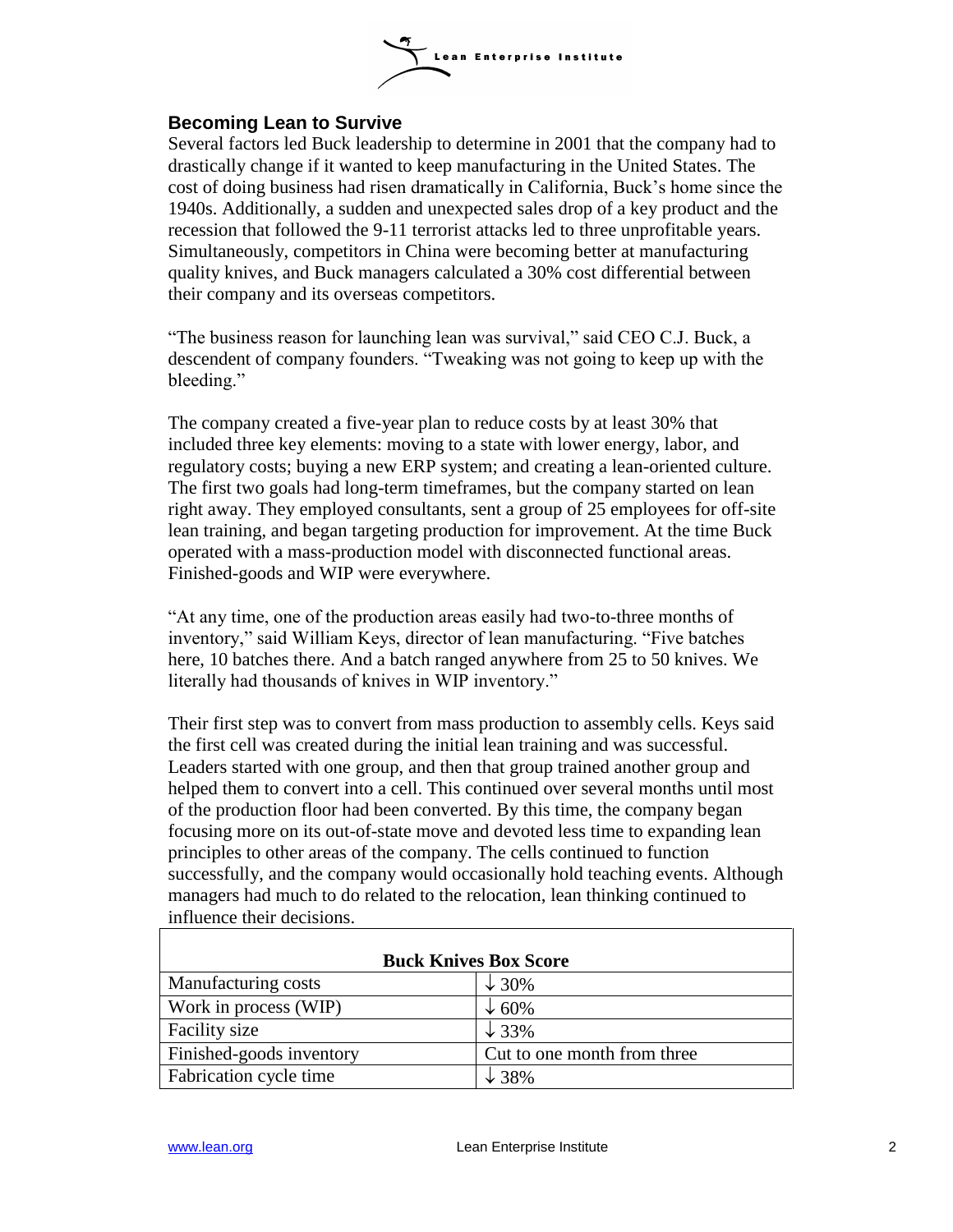

―One of the things we realized when we were creating the assembly cells was that we had consolidated into an area that was about half the size, and we had reduced WIP by 60%." Consequently, they decided that their next facility could be onethird smaller and should be designed to support flow. Also, once the company did relocate in 2005, it needed to hire about 200 new employees, all of whom it trained in lean concepts right away.

It was in September of 2005 that Buck CFO Phyllis Best took a group of Buck managers to a conference on lean accounting. Speakers included Brian Maskell, Orry Fiume, Jean Cunningham, and other people who were using new accounting concepts that better reflect and better support lean management than traditional accounting concepts. (Lean-accounting principles reward inventory reduction, favor value-creation over piece-part pricing, and give an accurate portrayal of cash flow and costs. Traditional accounting methods do not support these goals.)

"It was kind of a hard thing to accept," Keys said. "It made sense, but some of the things were counter to what we had been doing since the company was founded. But they came back very much convinced that we had to move in this direction."

The injection of these new accounting principles into Buck's continuous improvement efforts — just when the company was reactivating its lean focus, launching production at a new site, and hiring new employees — acted as a catalyst to speed the permeation of lean throughout the culture. This happened because managers in the function that most drives strategic decision-making at the executive level — accounting and finance — became lean evangelists, just like the operations folks.

### **Converting to Value Streams**

One of the first things companies often do when adopting lean accounting is to reorganize into value streams, which Buck did. Keys and others identified four value streams based on knife designs and added a fifth value stream to represent sourced knives, which the company manufacturers via contractors in China. They chose value-stream managers internally, picking the leaders based on experience. As with many companies that reorganize into value streams, Buck's biggest hurdle came from operators who wanted to cling to functional roles, particularly in the area of blade fabrication, which includes a variety of skills with long histories of craftsmanship.

"Reorganizing into value streams is fairly easy," Keys said. "The challenge is how to move forward after that. For instance, in Value Streams 1, 2, and 3, we began to include fabrication people. Their actual work didn't change, but in Fabrication, people identified with Fabrication. They didn't identify with a particular product. For instance, they would say, *'We are hollow-grind operators.'* You have to realize that with the value streams, in a course of a day we changed how things had been done for 45 years."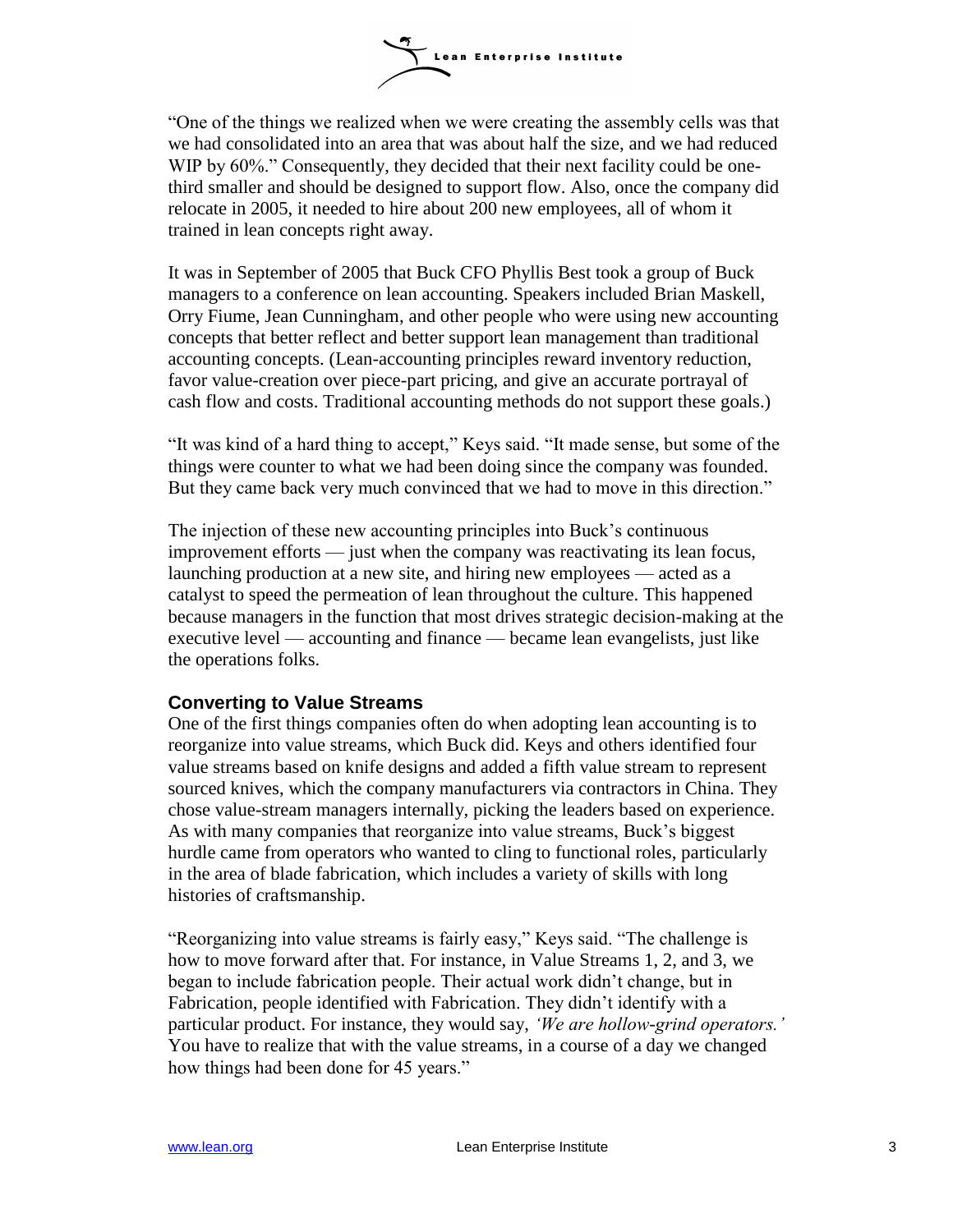

Keys said management's strategy was to keep reinforcing what the goal was, how the company was going to achieve the goal, and why it was important to achieve the goal. "We still haven't gotten to where we want to be, but it's better than when we started," Keys said.

Some batching still takes place in Fabrication, which has duties such as grinding and stamping knife blades, some of which are specialty knives made for collectors. Those batch sizes, however, are about half of their pre-value-stream sizes, and lead time in Fabrication has dropped from six to eight weeks to two to three weeks. Fabrication remains a target improvement area for the value streams, one of which has a goal of reducing fabrication time by 50% this year. Leading this kaizen are Bruce Sundahl, lean/continuous improvement manager, Jim Hypes, value-stream manager and Cindy Eby, a buyer for the value stream.

Additionally, Hypes and Jeff Hubbard, another value stream manager, are crosstraining their employees in Assembly and Fabrication, seeding the effort with a group of production employees who became certified in lean through a local manufacturing-assistance program last summer and went through cross-training as part of the process.

### **Addressing Cyclical Sales**

In addition to Fabrication, a small amount of batching still takes place in the heattreating function and limited clam-shell packaging, but otherwise the entire production floor is organized into cells that are part of value streams. Each stream operates as a separate profit center and plans work according to a 30-day forecast that is produced at monthly meetings involving Sales, Accounting, and Operations. Prior to these cooperative meetings, Sales and Operations never communicated, and this fed excessive inventories of mismatched parts, overstocked finished goods, and piles of WIP waiting for the next process.

"When we started having joint meetings, we began to communicate in a new way," CFO Best said. "And now, Sales is responsible for the sales forecast, and Operations is waiting to do their planning based on that forecast."

Materials flow based on multiple kanban systems. Cells track performance on a white board, listing the production plan for each shift and metrics on how each cell is performing compared with the plan. The individual value streams manage their own costs.

To deal with the cyclical nature of the retail market, Buck decided to reduce finished-goods inventory to one month but increase flexibility with continuous improvement. It is also beginning to create vendor-managed inventory programs with some of its larger clients. Additionally, Buck began level-loading production for its largest client, Wal-Mart, which historically has been good at forecasting 12-month sales totals, but not so good at month-to-month forecasts. Buck takes Wal-Mart's 12-month forecast and divides the totals into 10 equal amounts to be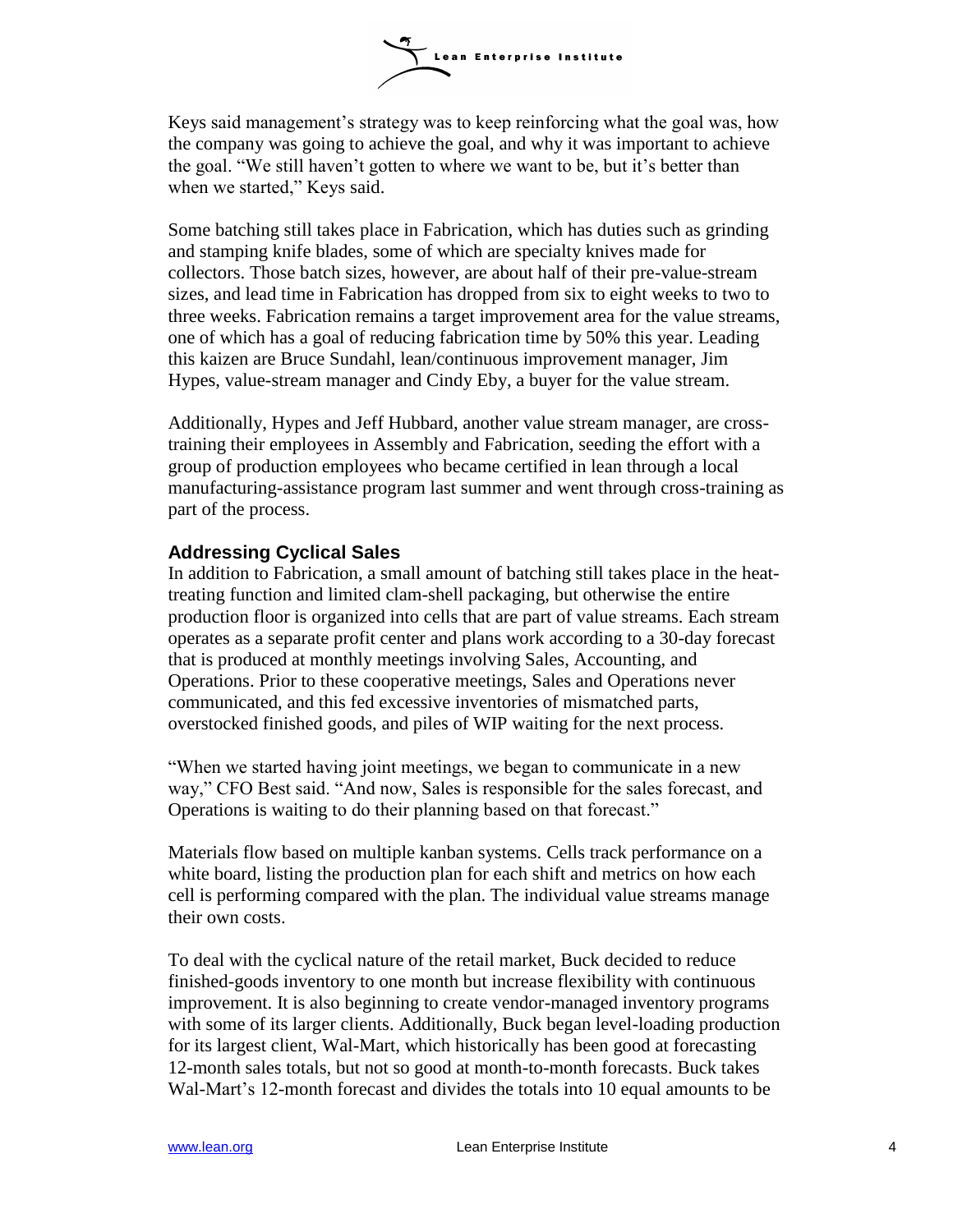

produced each month between January and October. Now, instead of scrambling when Wal-Mart's monthly forecasts change, Buck relies on this inventory or its increased flexibility to respond quickly if inventory can't cover the monthly order.

―Sales has taken responsibility for the forecasting, and we are holding the plants [the Post Falls plant and contract plants in China] accountable for anything that they build over the planned, level load, so there's a little bit of tension there," Best said. "Sales might foresee a spike later in the year, and maybe Operations is just building to a kanban. So Sales might start to panic and say, *'Maybe we should increase our forecast a little bit because we don't see Operations responding.'*  And manufacturing is standing back saying, *'We've got plenty of time, we've got plenty of capacity. We don't need to build that yet.'* We still build things we don't need, but not nearly as much as we used to."

As an example, the company historically has held two "clearance sales" each year to sell excess finished goods. In 2007, it didn't have to hold any.

One way Buck increased flexibility was through a 5S effort that ultimately led to dispersing the packaging function (except for a small amount of clam-shell packaging) to individual cells within the value streams. The improvement began in 2007 when Sundahl launched a 5S initiative for packaging, which took place in one area outside of the cells. It was determined that more space was needed to address a bottleneck in packaging, and such an investment would cost "well above six figures," according to Sundahl. Phil Duckett, executive vice president of Operations, challenged Bruce Sundahl to come up with an alternative. His response was to work collaboratively with the value-stream managers and shipping manger to move packaging to the cells. By early fall, they had proved the concept in one cell and in one value stream. Despite the looming busy season, Duckett gave Sundahl permission to continue with the change.

―Rather than putting their foot on the break, they put their foot on the gas pedal, and I think that helped with how fast the change happened," Sundahl said. ―Everyone knew that the busy season was coming, and we got it all converted in four months."

The packaging move did more than allow Buck to avoid an expensive capital outlay, it also:

- Allowed for the reassignment of several employees to other areas because the cell-based tasks require fewer people.
- Removed a bottleneck in the supplier kanban system because the signals to suppliers would get hung up — sometimes for days — while finished goods waited for packaging.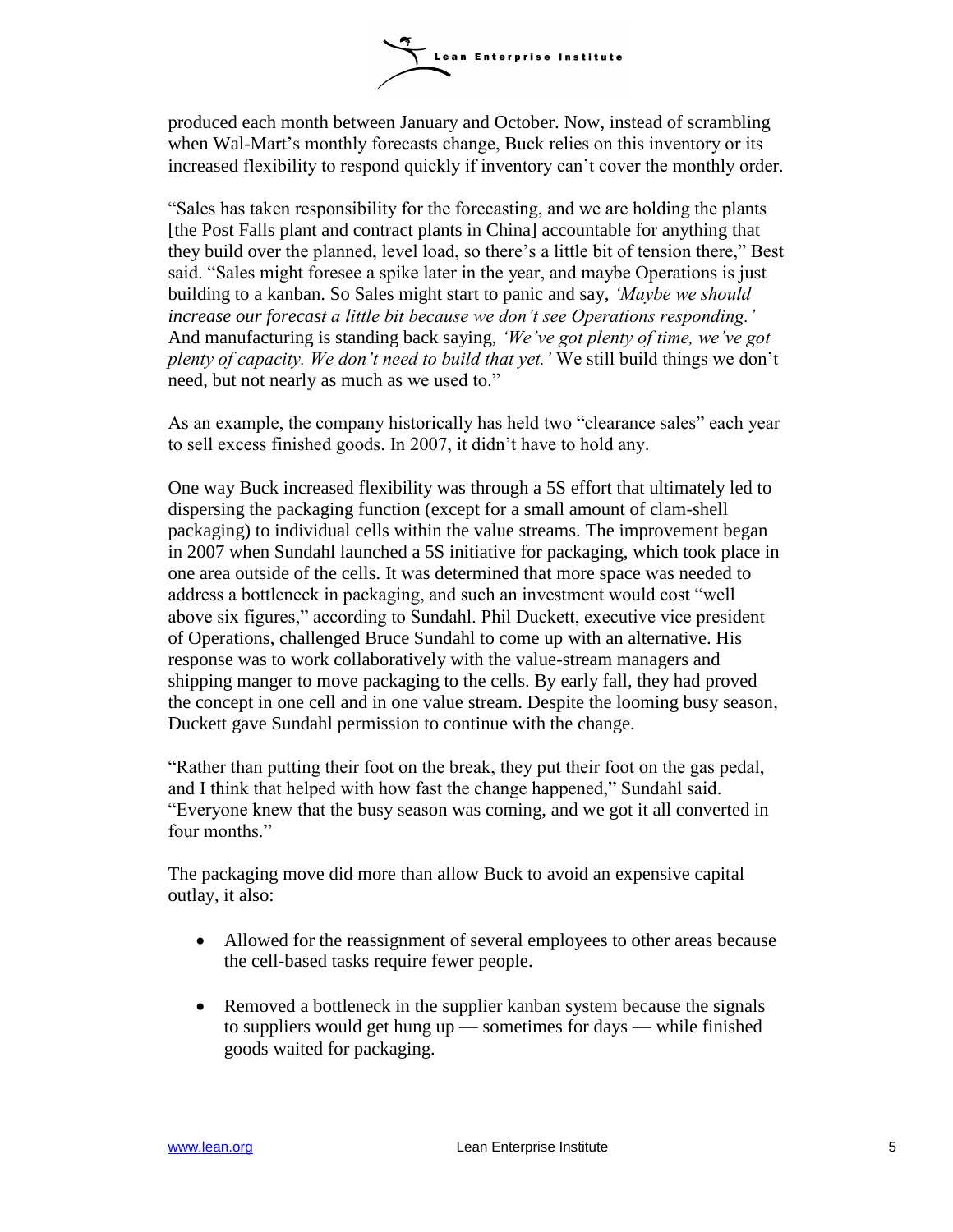

 Helped the company to accept and complete all of its orders in the final quarter of 2007. Previously, the company would concentrate on filling high-volume orders and turn down smaller orders during this busy time. Because of the level-loading plan with Wal-Mart and because finished goods were packaged before orders came in, the company had enough capacity to complete all orders. It did not have to decline any sales opportunities.

## **Uncovering True Costs**

Buck has increased flexibility in other ways and has reaped multiple benefits. Some of these opportunities, however, would have remained hidden had the company not converted to the lean-accounting practices taught by Maskell, whom it hired for training and consulting.

C.J. Buck gives this example:

The company uses a fine blank machine to cut blades from metal and was faced with having to invest in new customized tooling for the machine to produce a new product. Tooling would have cost as much as \$80,000 and would have had a fourmonth turnaround. Maskell asked if the company had idle capacity elsewhere that could handle the increased demand. They did: a laser cutting machine, but it cuts blades at the rate of 60 to 80 an hour while the fine blank machine can produce 600 to 800 an hour.

According to traditional-accounting principles, the large-batch option would have been most profitable. But using lean-accounting principles, which favor flexibility over large-batch production, the laser machine was the better option, and that's what the team chose.

―Looking at our capacity, we just don't have that many products that need a rate of 800 an hour," Buck said. "We actually had excess capacity in the fine blank machine. We needed help in the smaller runs. Standard costing says the obvious solution is to buy the machine that can make the most product, but that's not what we needed."

Best attributes the increased use of the laser-cutting machine and other changes with increasing flexibility enough to give the company a unique advantage. For instance, the company offers quick turnaround on customized consumer Webbased orders, something competitors can't do. Additionally, the company expects to continue to save in tooling costs by using laser cutting.

―The laser is slower, but it allows you to have smaller batches and not invest in the tooling costs," she said. "In the past the sales people would be optimistic about sales, which meant we would invest a lot in tooling sometimes, and then sales wouldn't come through. Now we've smartened up. Now we say, *'If demand gets there, we can always order the tooling.' "*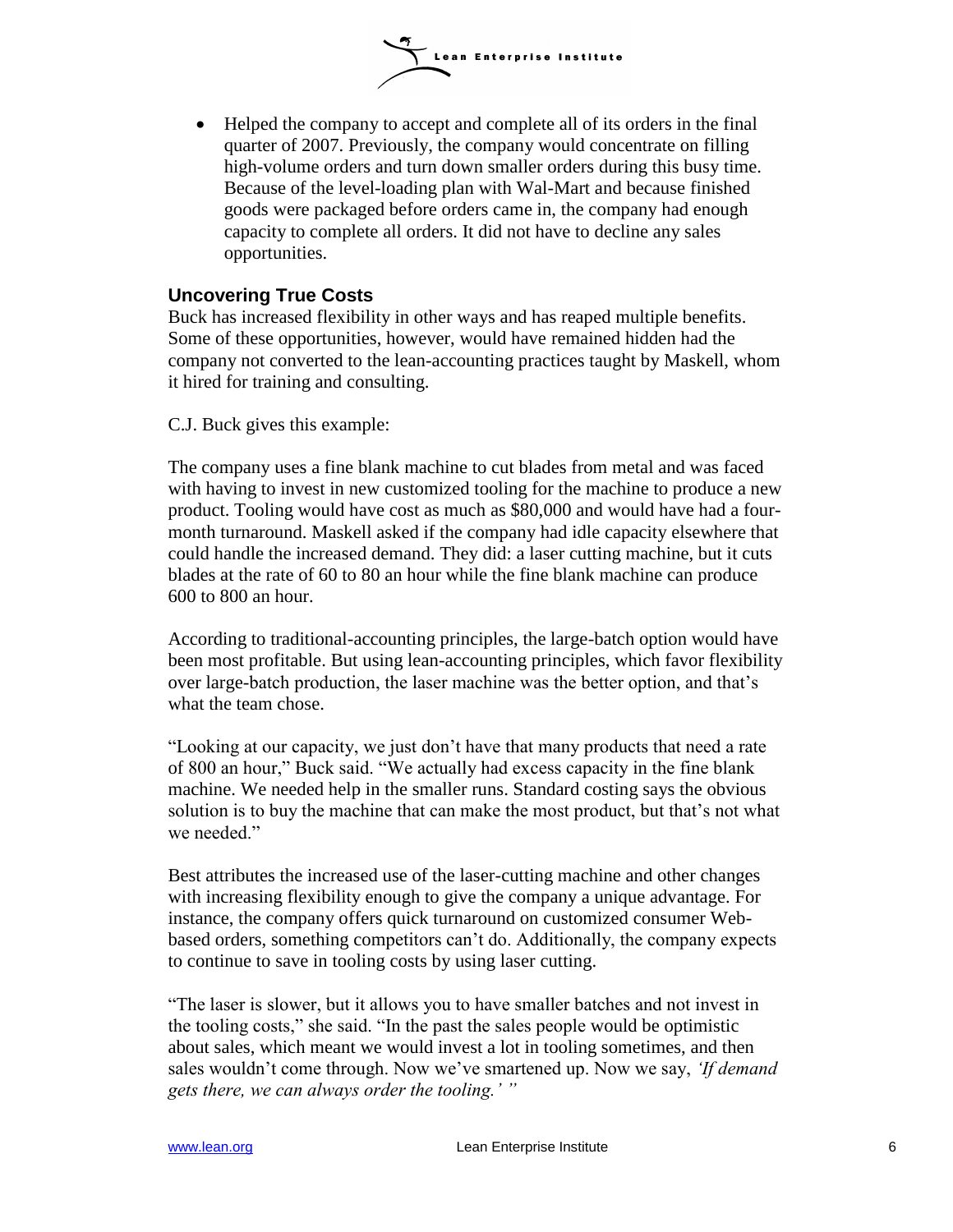

Using the more holistic lean-accounting approach also led to the company pulling some work back from being outsourced to six Chinese contract manufacturers. Using theories and methods learned from Maskell, Hubbard documented that handles that were being manufactured in China at \$6 a handle would cost \$2 a handle to make at the Post Falls plant. The production was moved in house, and now the company uses the variable-cost model to plan production for all new products. (Such a model accounts for actual costs and value created, not just a per-unit price.)

Chris Potts, cost accounting manager at Buck, said the model evaluates three factors:

- 1) Capacity and headcount,
- 2) Material costs, and
- 3) Additional incremental costs.

―The whole premise here is to look at cash flow and see what the real cost is, not the estimated cost based on a model that you built back at the beginning of the year when you had certain assumptions," Potts said. "In the past, we would have looked at a fully burdened cost regardless of whether we had excess capacity."

Recently, using this technique led to the decision to produce a \$1 million order in Post Falls instead of China. The result was a much higher profit margin, Best said, because Buck used assets it already had instead of writing a check to a contract manufacturer and paying related import and transportation fees.

### **New Model, New Metrics**

As Buck was adopting lean accounting and ramping up lean projects at its new plant, it also invested in a new ERP system. This provided an important lesson learned that Buck mangers repeatedly cite: Don't attempt to install a new ERP system while starting massive lean conversions. Wait until you are farther along.

Buck Knives has had to invest countless hours converting the ERP system from its traditional-accounting focus to value-stream/lean-accounting focus. The work continues. Potts is constantly refining the reports he produces for value-stream managers that document costs and profits. He does this in conjunction with lean process changes. For instance, the company is in the process of creating supermarkets at each value stream that will hold production supplies, some of which are used by everyone and currently are warehoused in a central location. The supermarkets will allow for more accurate capturing of supply costs by value stream and reduce the need for warehousing.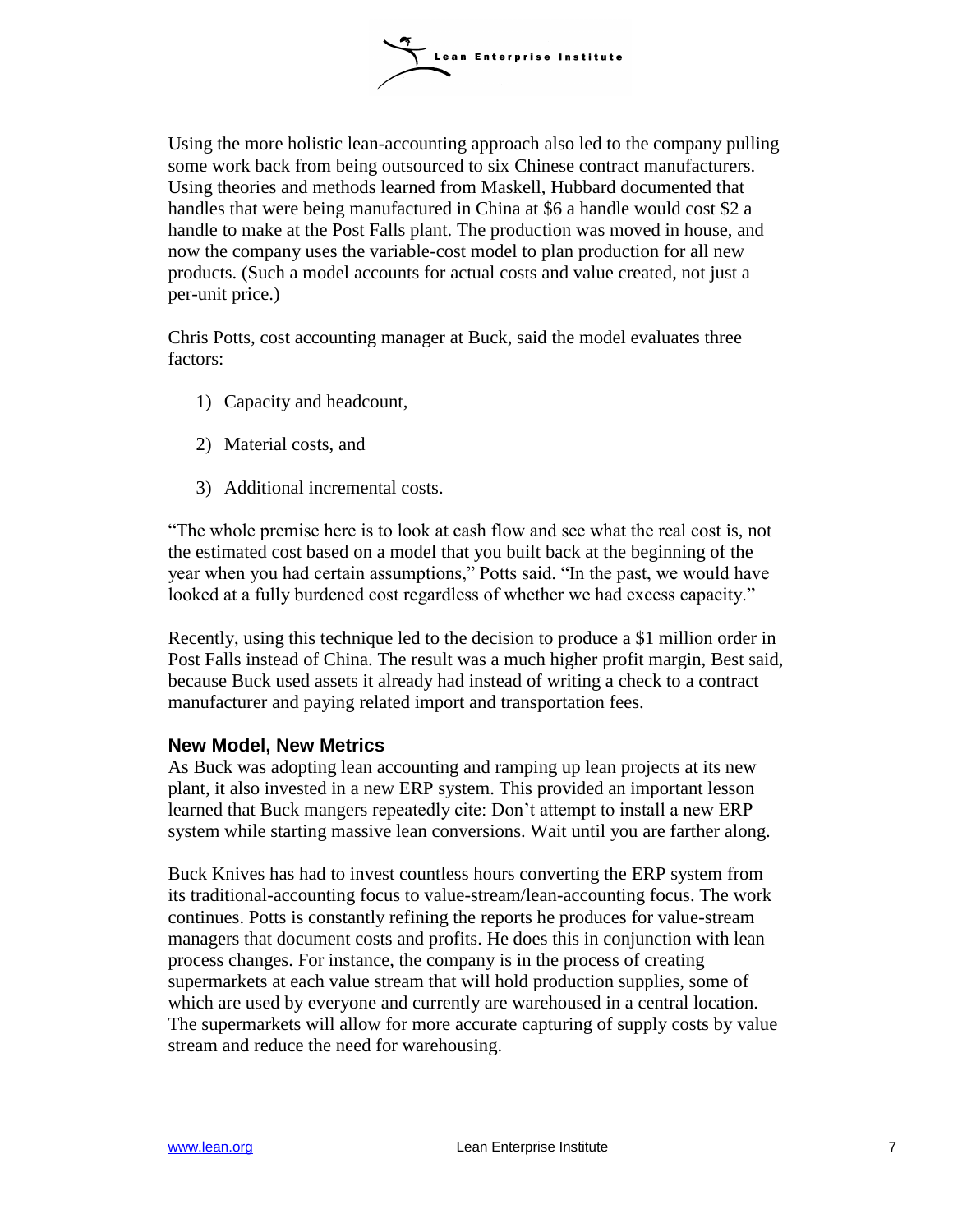

―Each year as we go forward, we'll get closer and closer to having a true, actual cost for all of these things," Potts said. "This will be the first year we'll be able to take a look at this year's actual versus last year's actual. So we'll be able to finetune our expectations."

In addition to the finance-oriented measures, Buck is recreating is performance metrics. This need has arisen from both the cultural changes that have taken place and the obliteration of the old ERP system. C.J.Buck said this is where most of his focus as a leader is these days — asking not just what are the answers, but what should be the questions. When the new performance metrics are rolled out, they likely will be some of the most well-tuned lean performance measures created by a manufacturer. In so many ways like this, Buck Knives is an idyllic lean operation — a company that is building not just products based on lean principles, but a culture based on lean principles.

"This is a family business. It has a very specific culture," Buck said. "I like the way lean invites you to share information because sharing information can help you. That strikes me as common sense. It also reinforces that I don't want robots. Trained people are by far your best asset. And as people learn more and become more flexible, it adds flexibility and robustness to your operations."

# **For More Information**

Buck Knives -- Learn more about the company and its history [here](http://www.buckknives.com/) .

[Lean Enterprise Institute Senior Executive Series](http://www.lean.org/Community/Registered/ArticleDocuments/CJBuckFinal.pdf) – Read an interview with Buck Knives CEO C.J. Buck about lean management as a strategy and how his role as an executive changed. See all the Senior Executive interviews in the [Lean](http://www.lean.org/Community/Resources/ThinkersCorner.cfm)  [Thinkers' Corner.](http://www.lean.org/Community/Resources/ThinkersCorner.cfm)

The Lean Enterprise Institute (LEI) runs monthly regional workshops on basic and more advanced lean tools and lean management. You can read complete descriptions of workshop content with the latest dates and locations at [LEI's](http://www.lean.org/Workshops/)  [training page.](http://www.lean.org/Workshops/) LEI workbooks and training materials – all designed to de-mystify what a sensei does - show you what steps to take on Monday morning to implement lean concepts. Visit the [LEI product catalog](http://www.lean.org/Bookstore/) to see the resources available for supporting lean transformations.

[Lean Accounting](http://www.leanaccountingsummit.com/default.asp) – Learn more about the movement to transition away from traditional standard cost accounting, which often sends the wrong signals during a lean conversion to a costing system based on product value streams.

# **Glossary**

(Adapted from the *[Lean Lexicon](http://www.lean.org/Bookstore/ProductDetails.cfm?SelectedProductID=83)*)